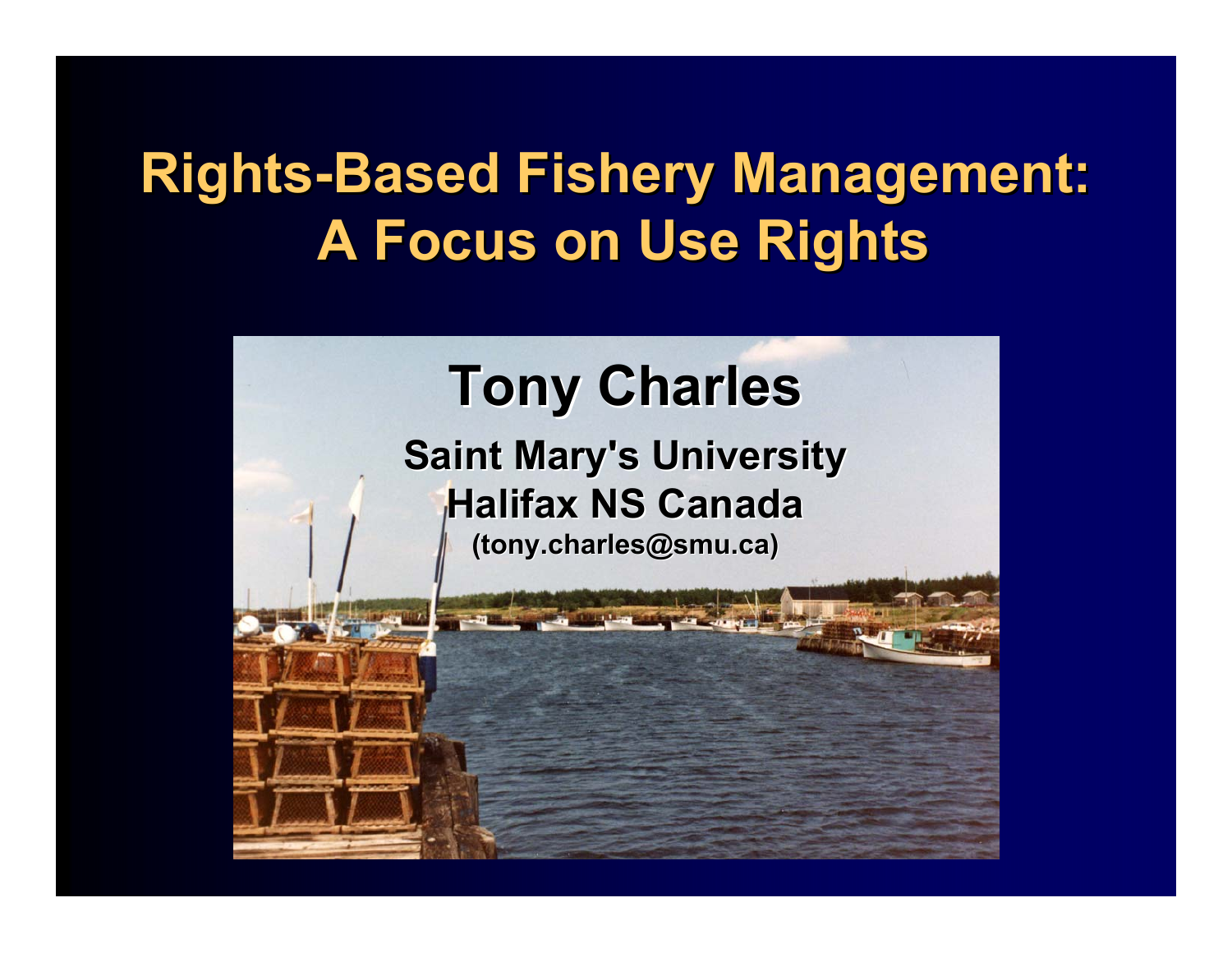## **Introduction Introduction**

- • Two kinds of 'rights' are most important in fisheries: *use rights* deal with who has the right to 'use' the fishery (i.e., to go fishing) while *management rights* deal with who has the right to be involved in managing the fishery.
- $\bullet$  *Management rights* are crucial in fisheries… who holds them will vary depending on whether we are talking about big policy issues (e.g., what do we want the fishery to look like in the future?) or specifics like deciding on hook or mesh size in a fishery.
- $\bullet$  *Use rights* – the focus here – concern how we restrict who has access to the fishery, how much fishing effort each participant is allowed, or how much catch each can take... those with such entitlements (whether individuals, groups or communities) are said to hold use rights, while all others do not have the right to 'use' the fishery.
- $\bullet$  What are called 'rights' may actually be 'privileges' (e.g., as with a fishing license) – rights and privileges always come with responsibilities.
- $\bullet$  In practice, a management measure (e.g., number of traps a fisherman may use in a lobster fishery) can be seen as a (negative) restriction or a (positive) use right, with the fisherman having the right to use that number of traps.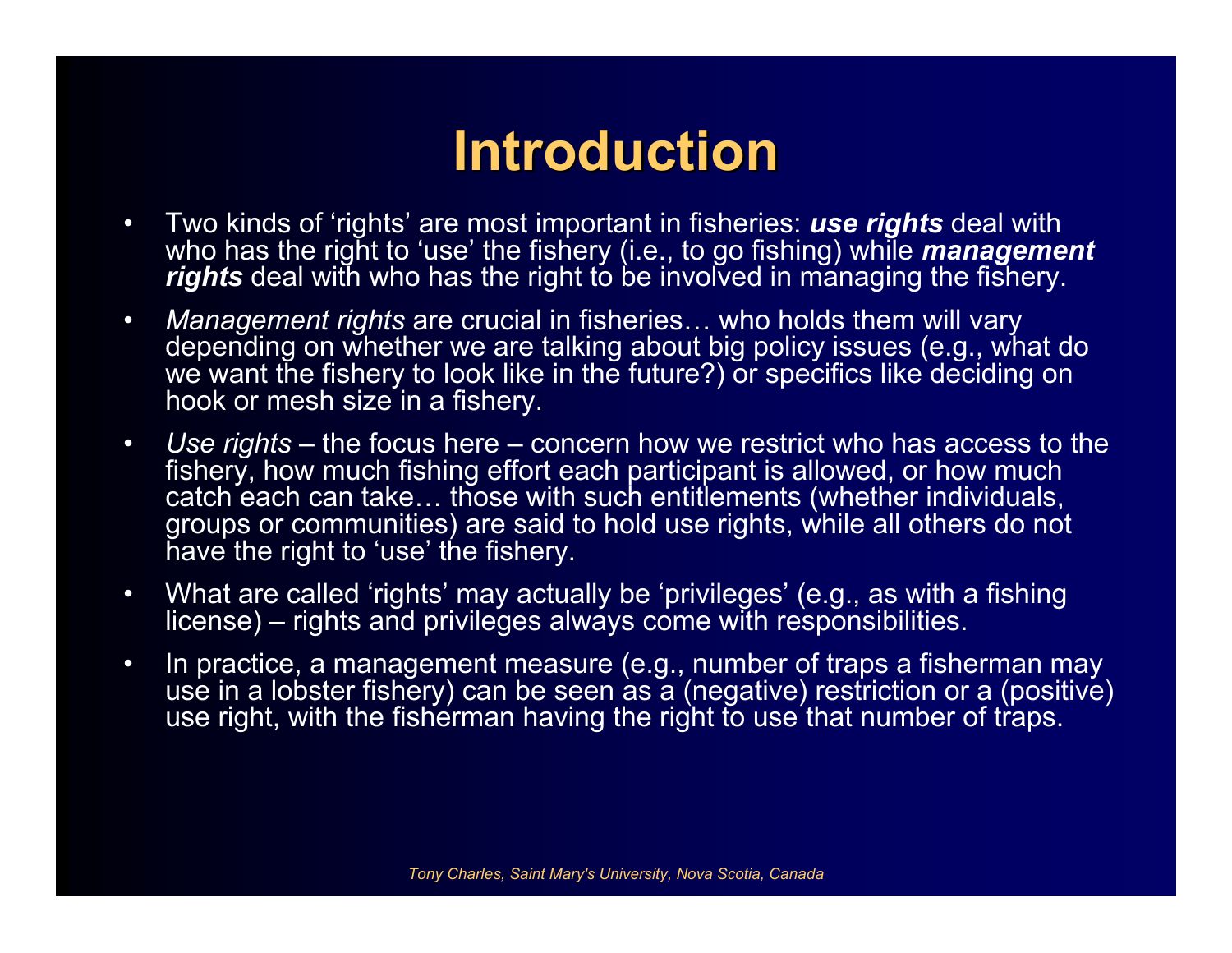# **Choosing a Use Rights System Choosing a Use Rights System**

Key message: No one form of use rights is superior in all circumstances…

The choice depends on:

- society's objectives;
- fishery structure
- history and traditions
- social, cultural factors
- economic situation
- –pre-existing rights
- political realities
- fish stock realities

Two main features:

- 1. Need to choose the category of use right
- 2. Need to decide the level at which the use rights are held

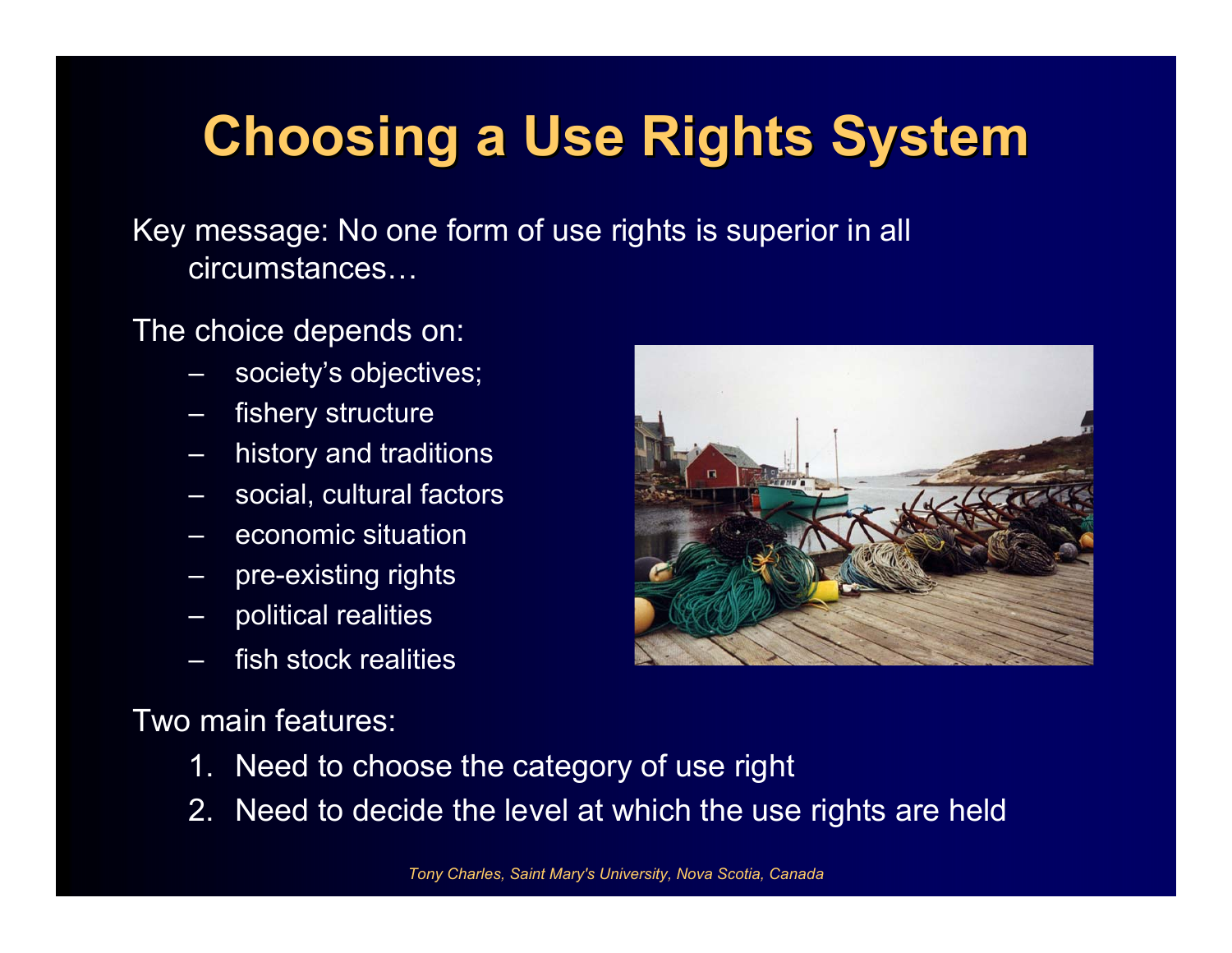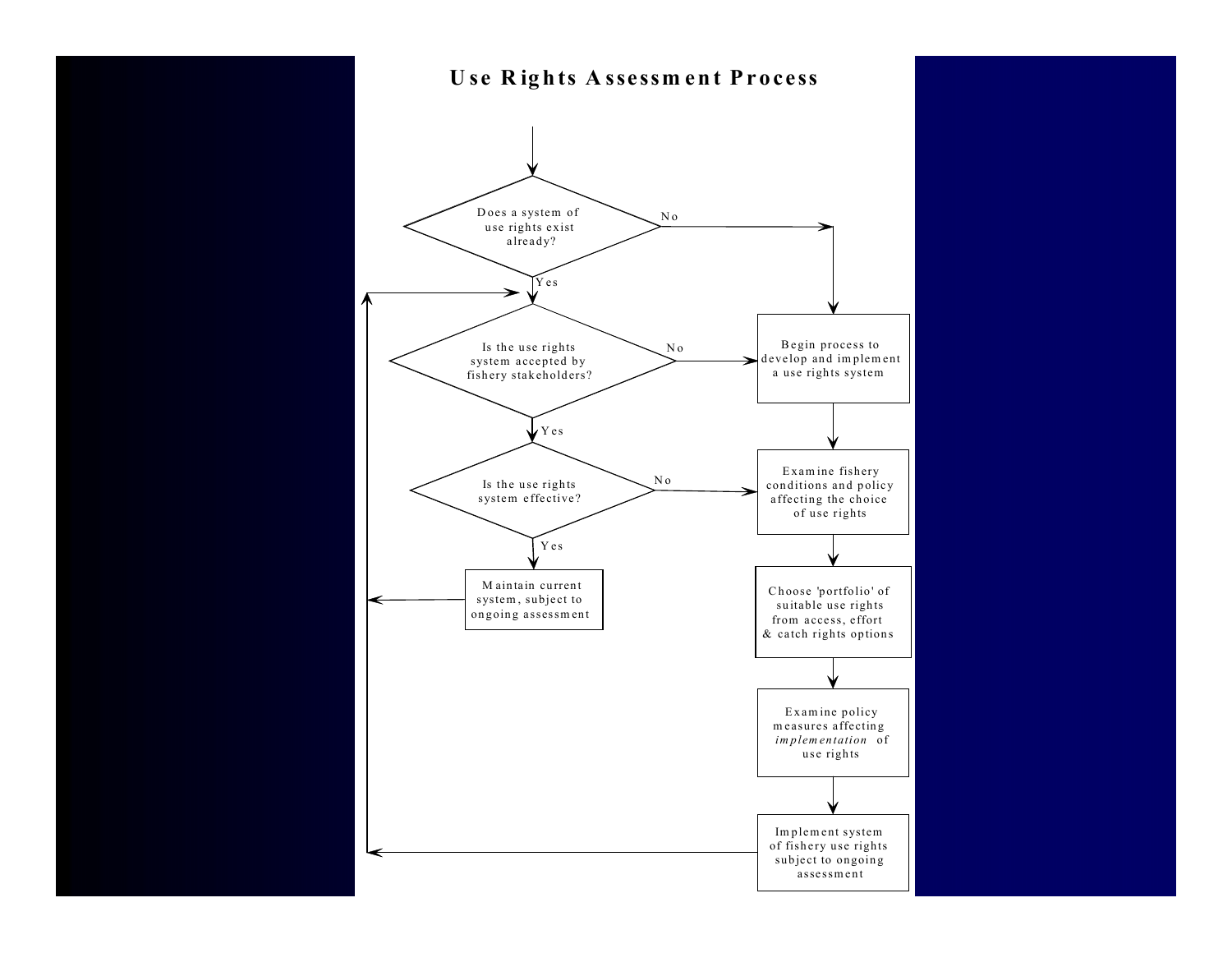# **1. Three Categories of Use Rights 1. Three Categories of Use Rights**

### *Access rights*

- Territorial Use Rights in Fishing
	- right to specified fishing locations
	- e.g., informal rights for lobster fishing
- Limited entry licenses
	- Rights assigned by licensing to limit participation in fishing

#### *Input rights (Effort limits)*

- e.g., # of lobster traps / fishermen
- Numerical rights to use a certain amount of fishing time or gear

#### *Output rights (Catch quotas)*

- Numerical rights to catch a piece of a TAC
- e.g., community quotas: Maritimes groundfish, Alaskan CDQs
- e.g., individual quotas: ITQ or INTQ (nontransferable)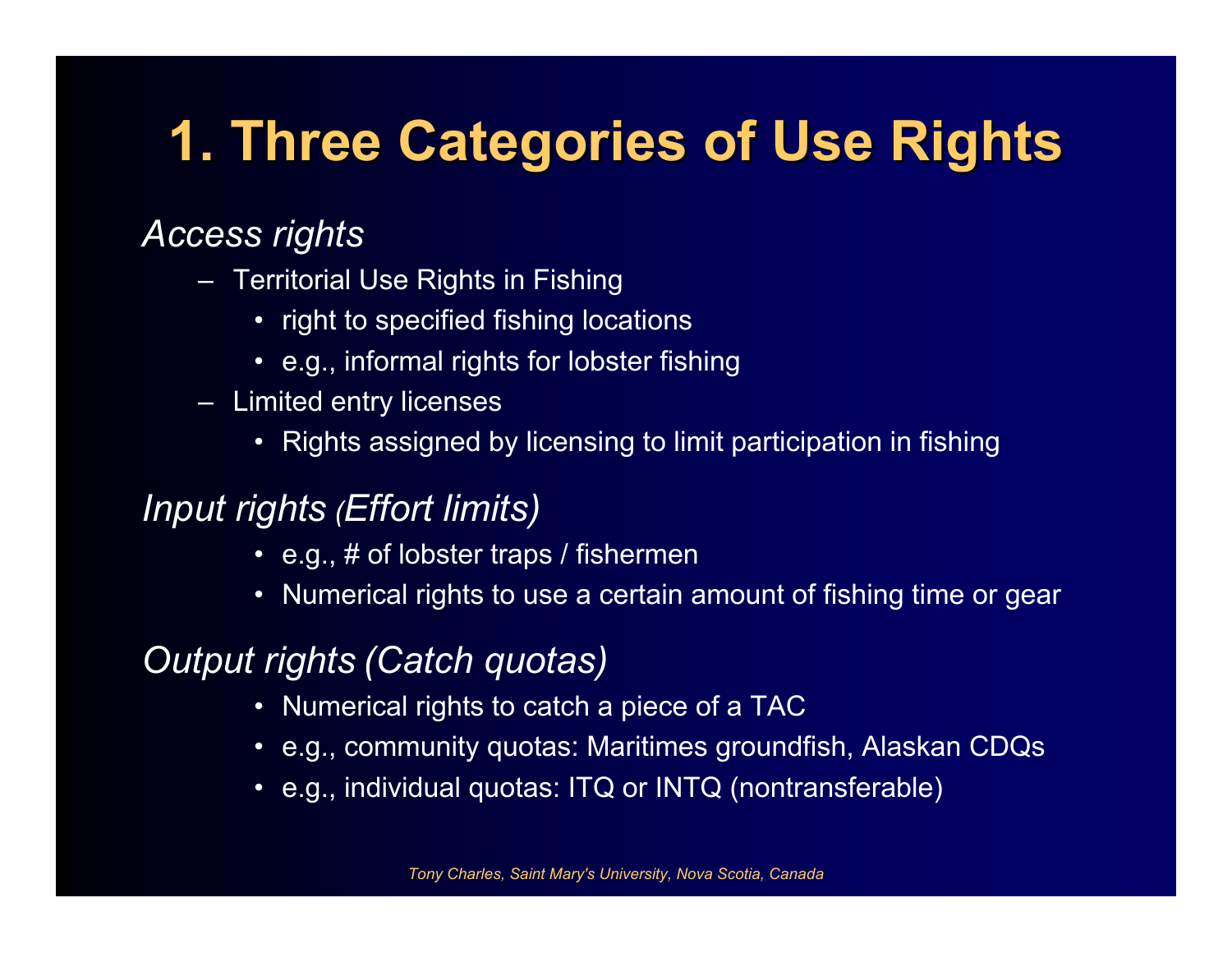# **Typology of Use Rights Typology of Use Rights**



*Tony Charles, Saint Mary's University, Nova Scotia, Canada*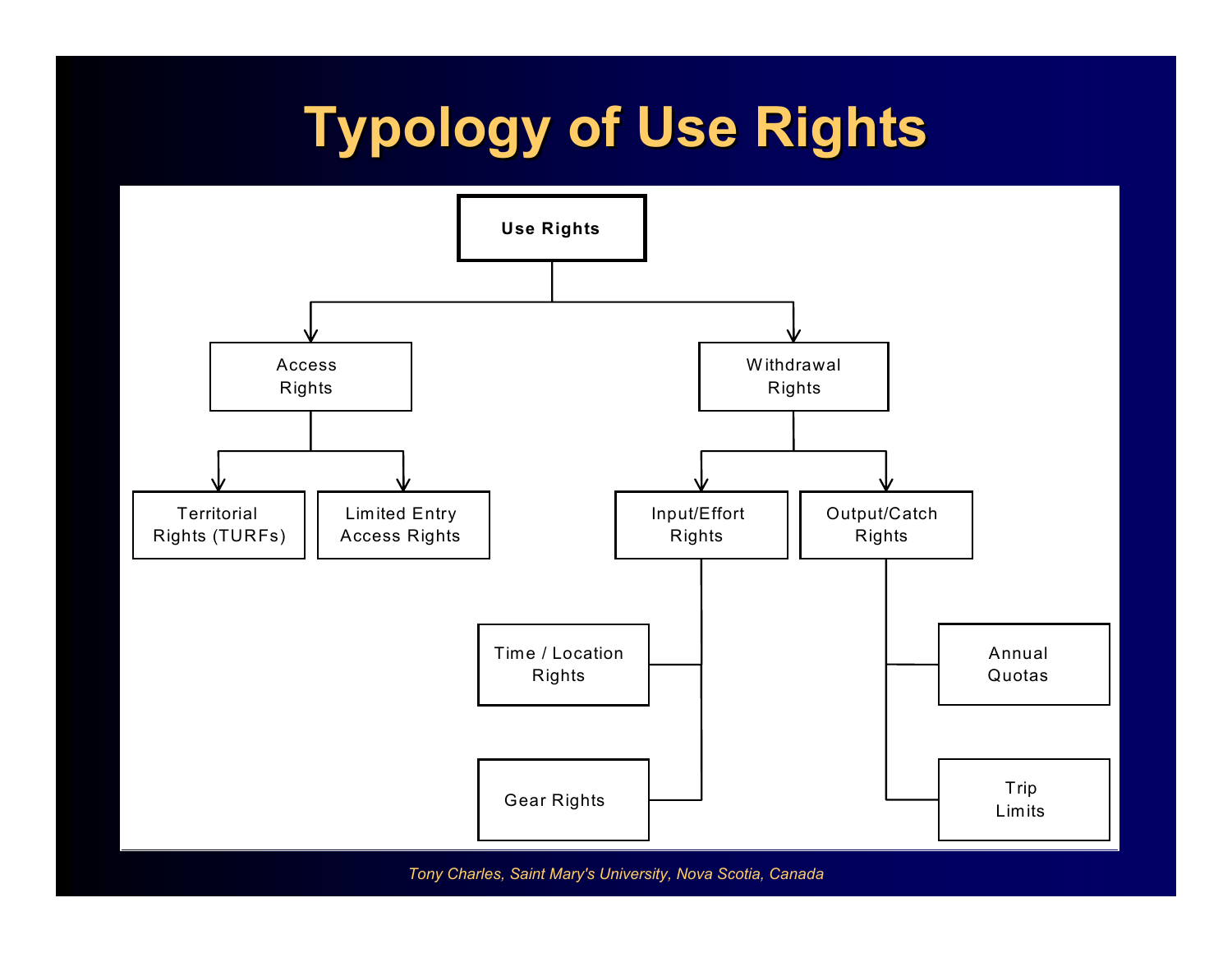# **Characteristics of Use Rights Characteristics of Use Rights**

#### *Access rights (Limited entry)*

 Can be an effective 'first step' in generating economic benefits, slowing expansion of capacity, but does not resolve all fishery management issues (e.g., the 'rush for the fish')

#### *Input rights (Effort limits)*

- may provide cost-effective management, minimizing waste
- increases incentives to expand uncontrolled inputs, and requires adjustment since technological change increases effectiveness

#### *Output rights (Catch quotas)*

- may reduce race for the fish, reduce over-capitalisation
- increases incentives to under-report catches, and to dump, discard, high-grade (i.e., increases 'waste' of the resource)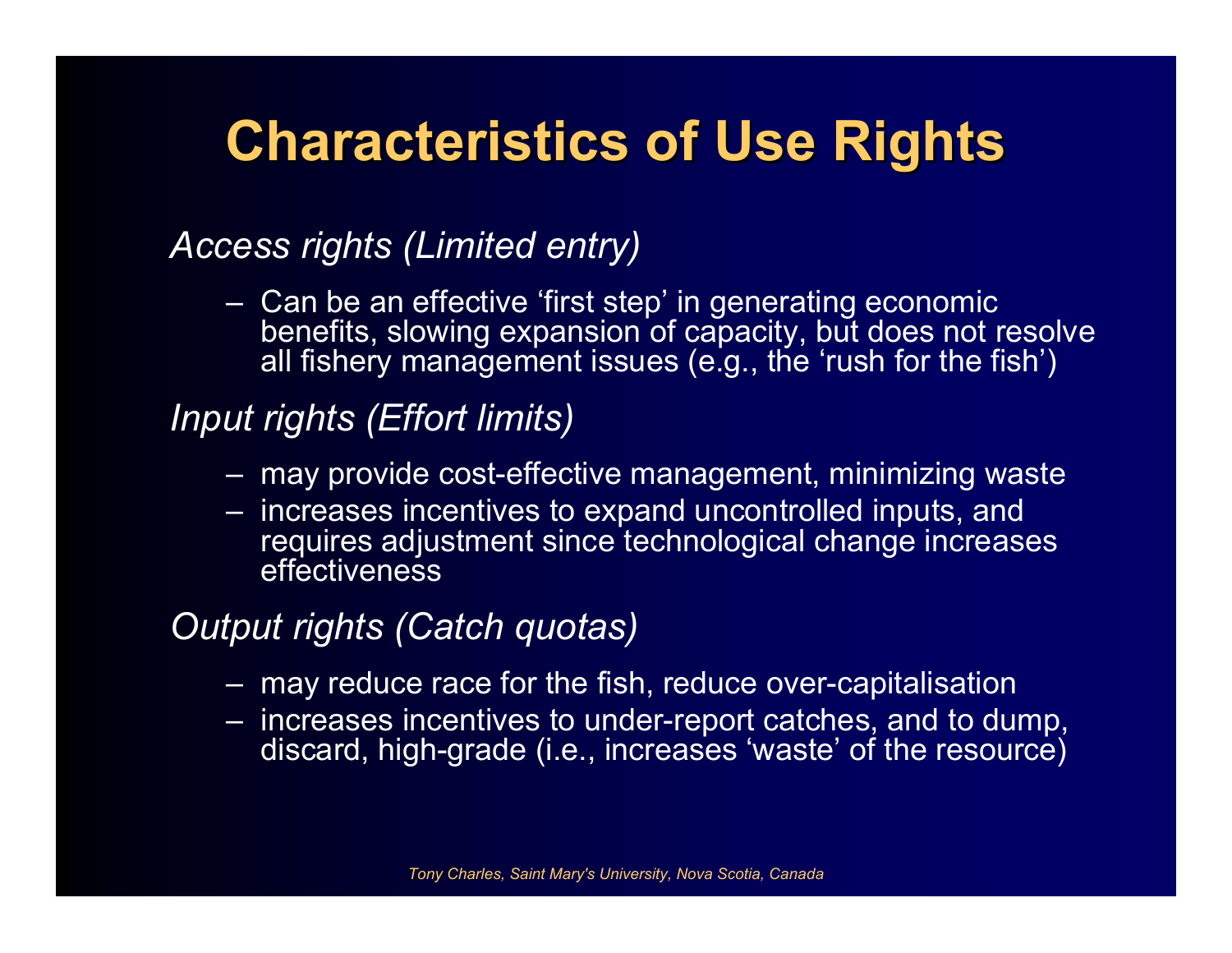# **2. Level at which Use Rights Held 2. Level at which Use Rights Held**

### Use rights may be held by:

- a fishery sector
- a fishery organization
- a co-operative
- a community
- a private corporation
- a community development corporation
- an individual fisherman



This is a crucial choice, as it can dramatically affect the impacts of use rights on stakeholders & communities, and the choice may be essentially irreversible!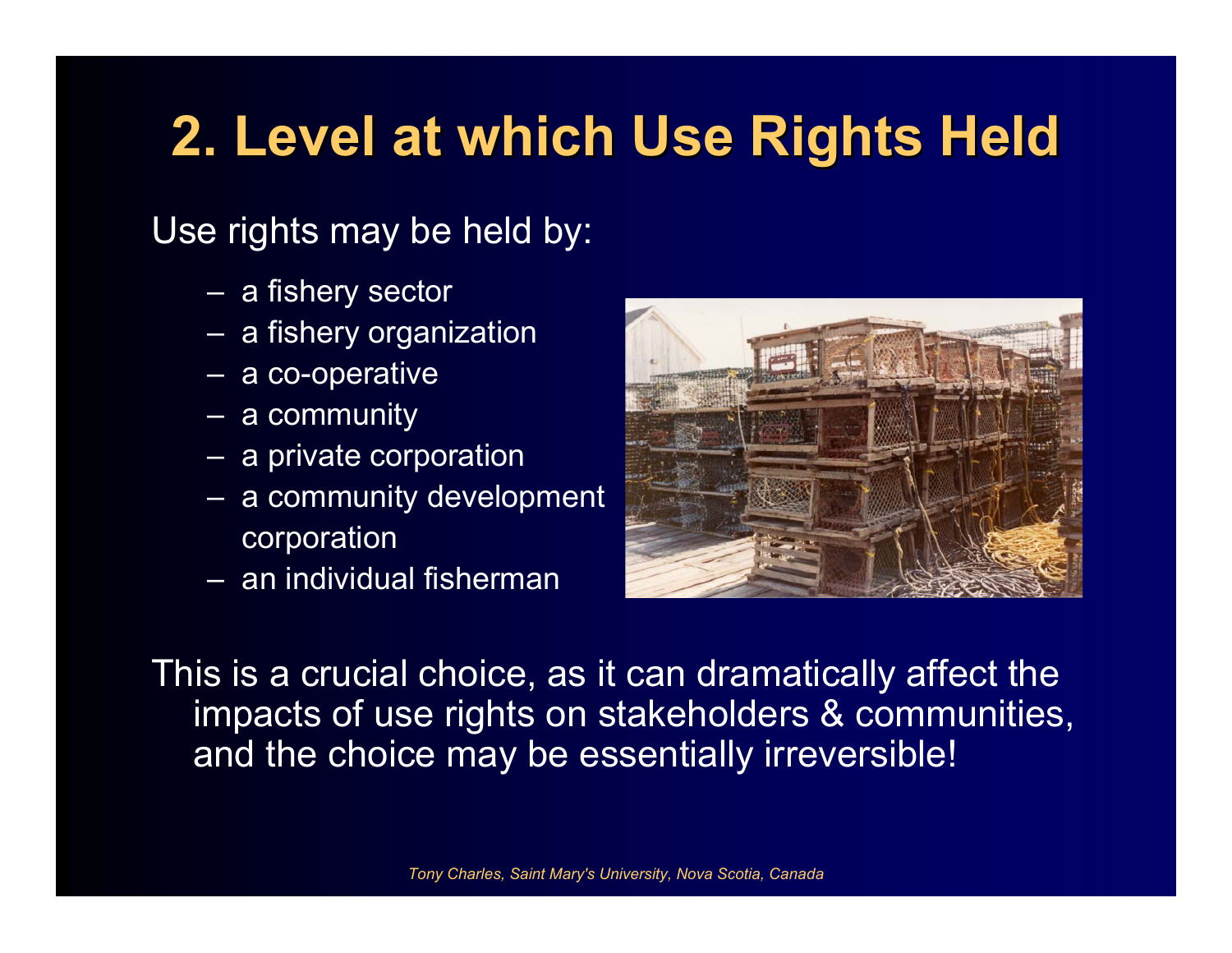# **Example: Individual vs. Community Example: Individual vs. Community**

### Individual Quotas

- Individual transferable quotas … ITQs are 'market-based'
- Individual nontransferable quotas … not permanently transferable



### Community Quotas

- Quotas allocated geographically to communities rather than to individuals
- Fishers (and their communities) create and enforce management plans and allocate rights, in keeping with local situation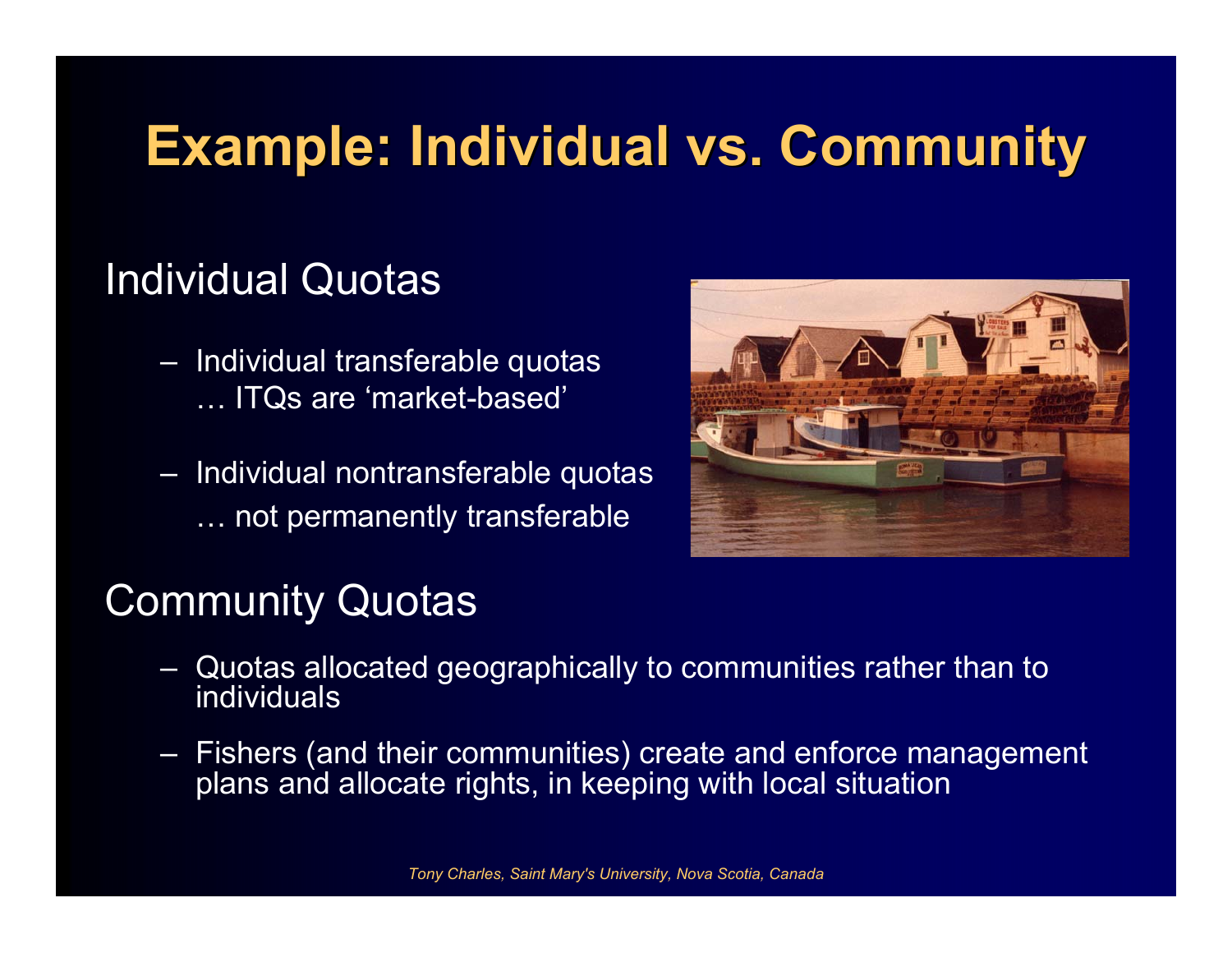## **Major Issues with Use Rights Major Issues with Use Rights**

- •How should use rights be allocated initially?
- •Should market forces decide who gets the use rights?
- •Should use rights be individual or community-based?
- •What should be the duration of use rights?
- •Should use rights be transferable?





*Tony Charles, Saint Mary's University, Nova Scotia, Canada*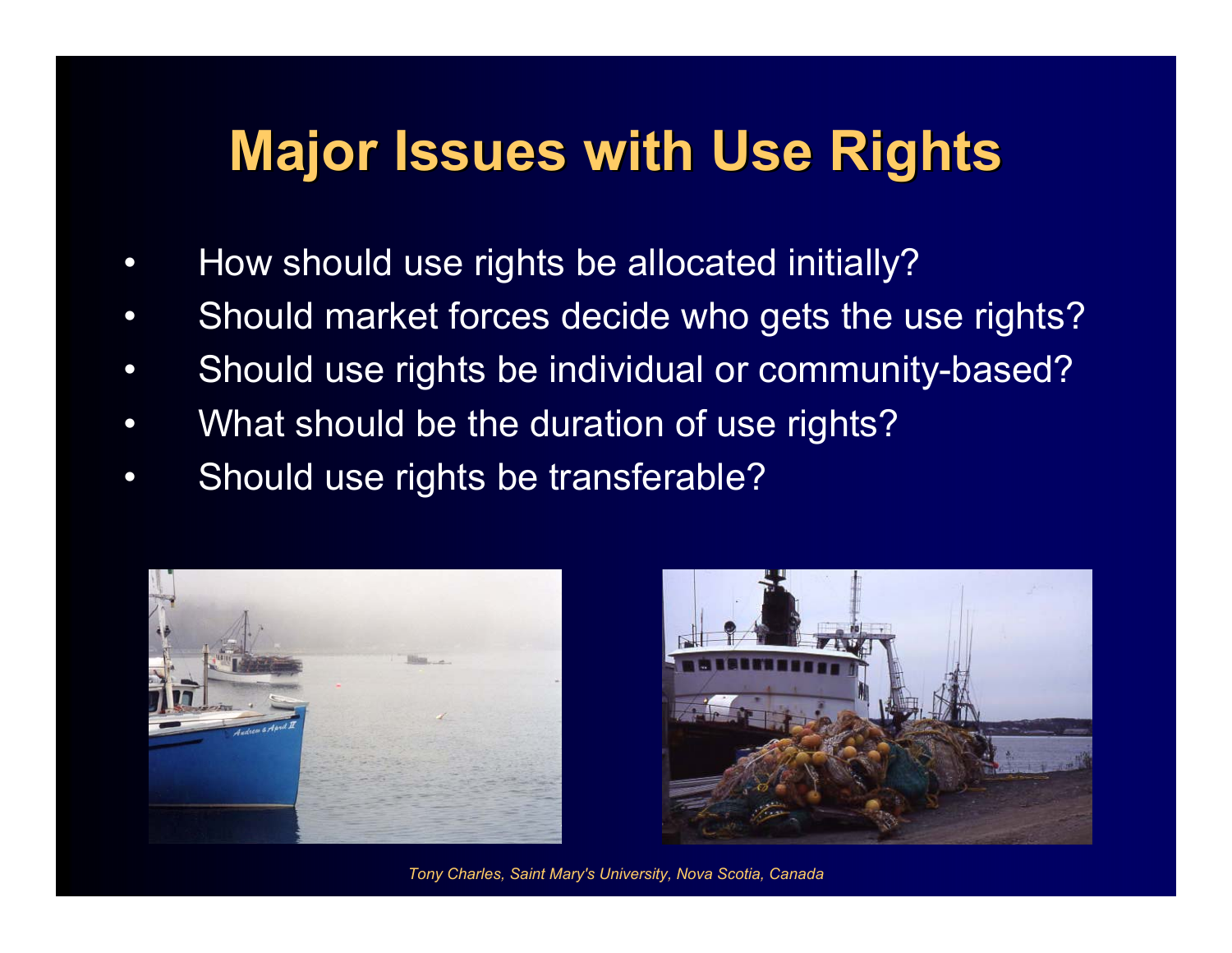# **Canada's Atlantic Groundfishery**

#### **Offshore sector**

- enterprise allocations (corporate quotas, introduced in early 1980s)
- meant to stabilize the fishery but are now being sold between companies

#### **Mobile-gear sector**

- –ITQs
- meant to be held by individual independent fishermen, but have now become "processor-controlled quotas" held by  $\sim$  6 companies

#### **Fixed-gear sector**

- community quotas
- – have led to diversity of arrangements for sub-allocation of rights among fishermen in each community

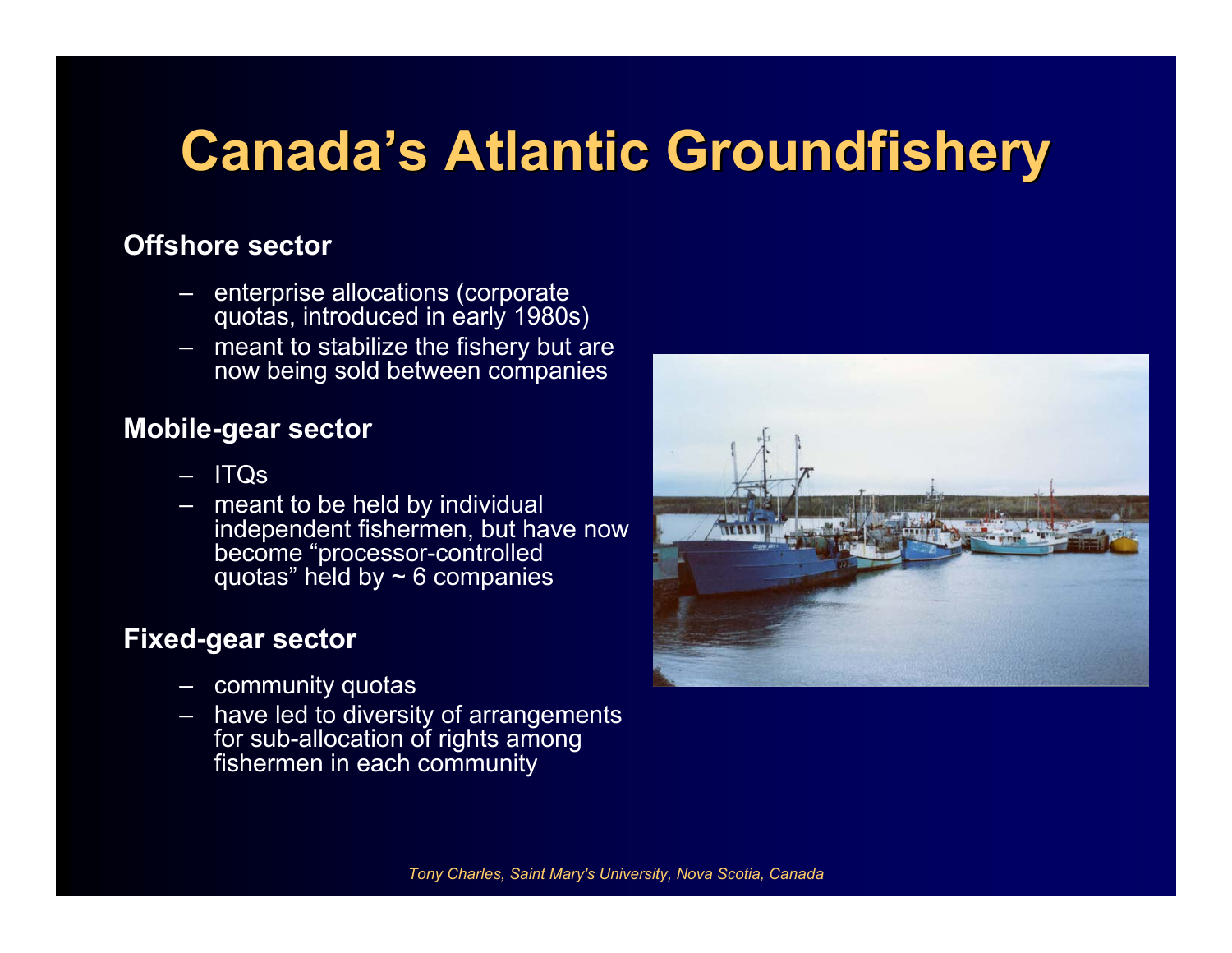### **Hazards with Use Rights**

- • It is easy to hand out use rights, but difficult to do so in a way seen to be fair to boat owners, crew members, and potential future participants!
- Use rights define who can and cannot take part in a fishery, so they create insiders and outsiders… this can have a dramatic impact on boat owners, crew members, related industries and entire coastal communities!
- • Decisions about use rights may be irreversible… once allocated, it can be difficult to make changes! Irreversibility is especially an issue if rights are allocated at an individual level.
- Transferability of rights tends to occur whether desired or not, leading to concentration of rights (e.g., 'individual' rights can turn into 'processor-controlled' rights!)